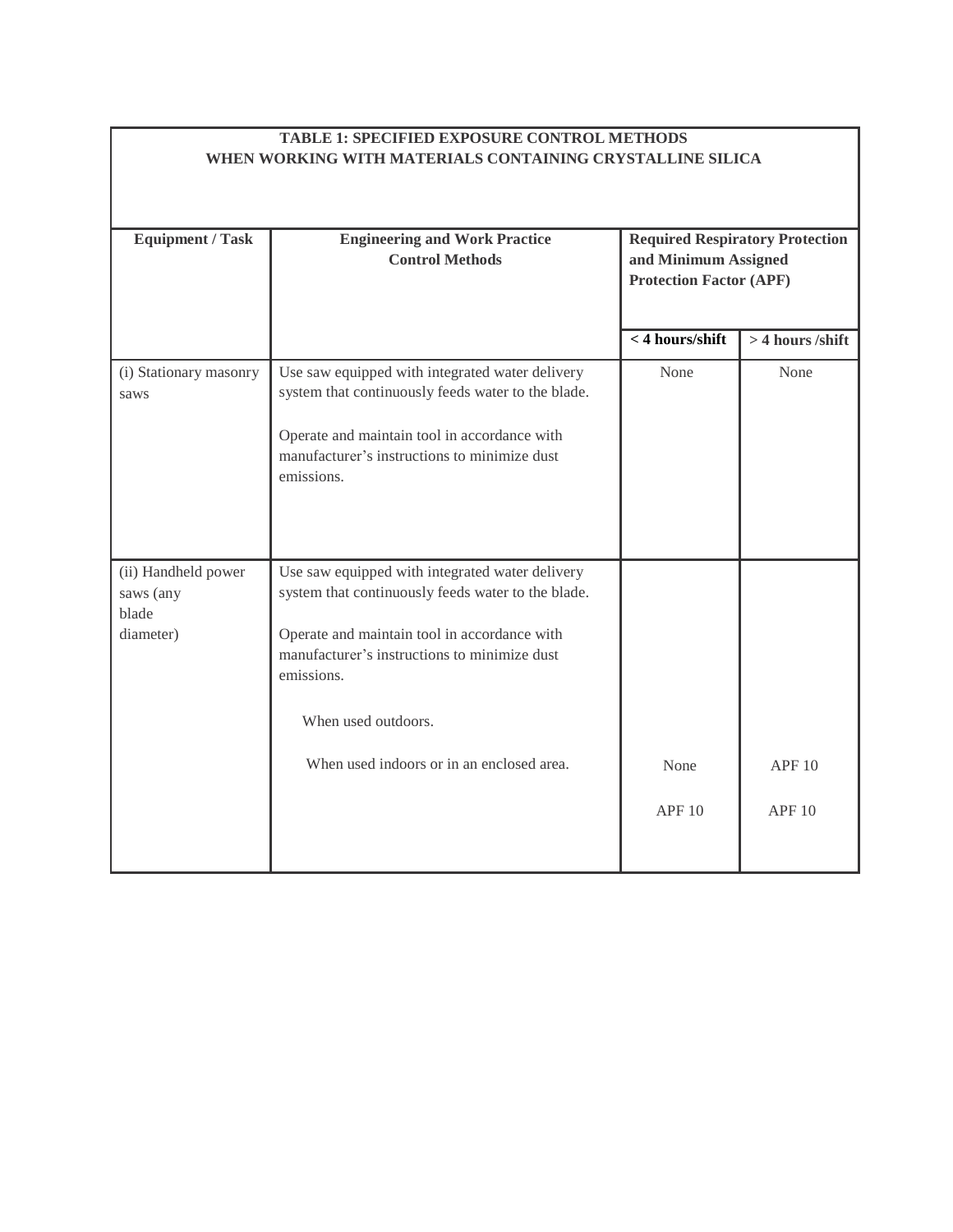| (iii) Handheld power<br>saws for cutting fiber-              | For tasks performed outdoors only:                                                                                                                 |      |      |
|--------------------------------------------------------------|----------------------------------------------------------------------------------------------------------------------------------------------------|------|------|
| cement board (with<br>blade diameter of 8<br>inches or less) | Use saw equipped with commercially<br>available dust collection system.                                                                            | None | None |
|                                                              | Operate and maintain tool in accordance with<br>manufacturer's instructions to minimize dust<br>emissions.                                         |      |      |
|                                                              | Dust collector must provide the air flow<br>recommended by the tool manufacturer, or greater,<br>and have a filter with 99% or greater efficiency. |      |      |

| <b>TABLE 1: SPECIFIED EXPOSURE CONTROL METHODS</b><br>WHEN WORKING WITH MATERIALS CONTAINING CRYSTALLINE SILICA |                                                                                                                                                                                                                                                                                            |                                                                                                            |                    |
|-----------------------------------------------------------------------------------------------------------------|--------------------------------------------------------------------------------------------------------------------------------------------------------------------------------------------------------------------------------------------------------------------------------------------|------------------------------------------------------------------------------------------------------------|--------------------|
| <b>Equipment / Task</b>                                                                                         | <b>Engineering and Work Practice</b><br><b>Control Methods</b>                                                                                                                                                                                                                             | <b>Required Respiratory</b><br><b>Protection and Minimum</b><br><b>Assigned Protection Factor</b><br>(APF) |                    |
|                                                                                                                 |                                                                                                                                                                                                                                                                                            | < 4 hours/shift                                                                                            | $>$ 4 hours /shift |
| (iv) Walk-behind saws                                                                                           | Use saw equipped with integrated water<br>delivery system that continuously feeds water<br>to the blade.<br>Operate and maintain tool in accordance with<br>manufacturer's instructions to minimize dust<br>emissions.<br>When used outdoors.<br>When used indoors or in an enclosed area. | None<br>APF10                                                                                              | None<br>APF10      |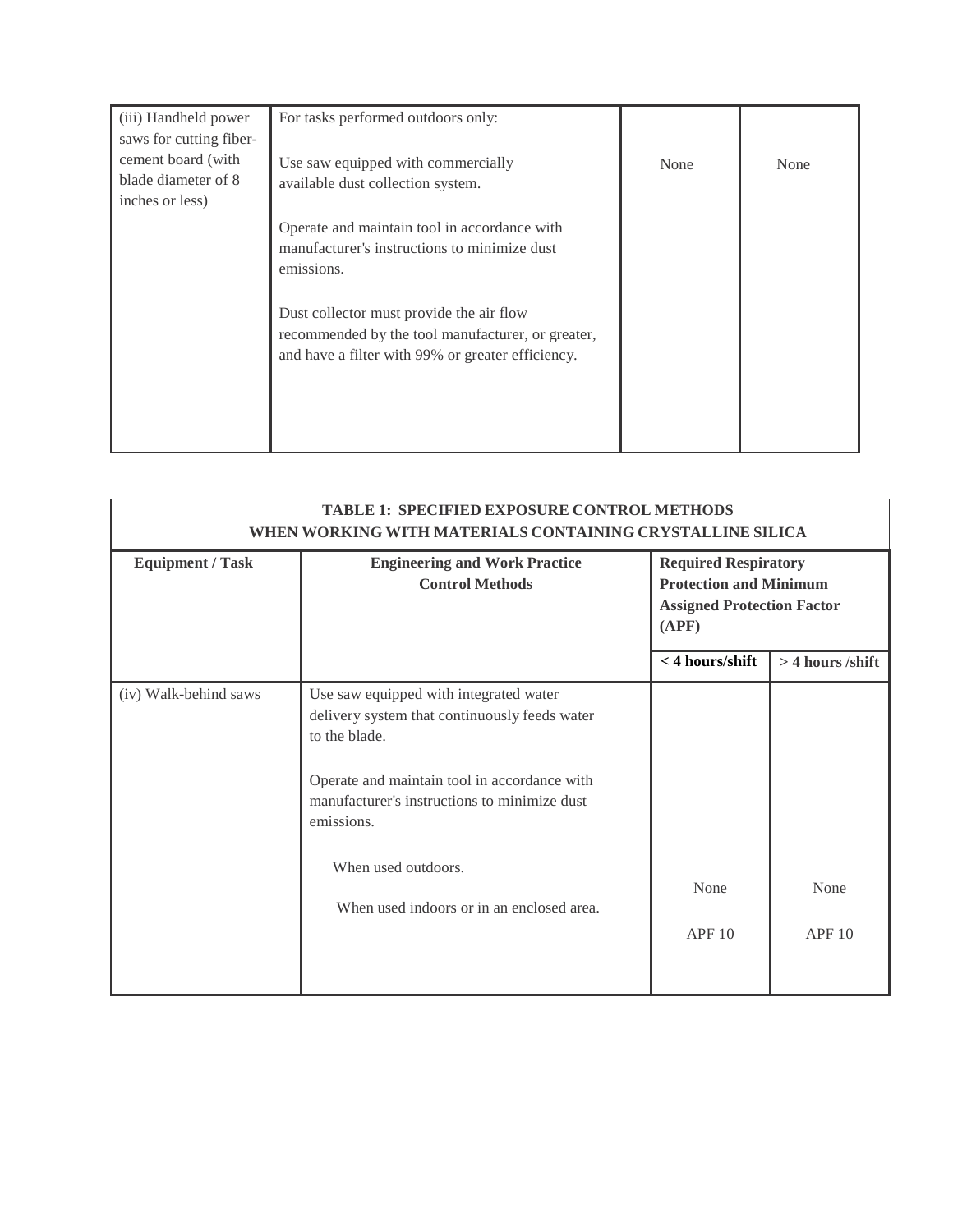| (v) Drivable saws                       | For tasks performed outdoors only:                                                                                                                                                                                  |      |      |
|-----------------------------------------|---------------------------------------------------------------------------------------------------------------------------------------------------------------------------------------------------------------------|------|------|
|                                         | Use saw equipped with integrated water delivery<br>system that continuously feeds water to the<br>blade.                                                                                                            | None | None |
|                                         | Operate and maintain tool in accordance<br>with manufacturer's instructions to minimize dust<br>emissions.                                                                                                          |      |      |
| (vi) Rig-mounted core<br>saws or drills | Use tool equipped with integrated water<br>delivery system that supplies water to cutting<br>surface.<br>Operate and maintain tool in accordance with<br>manufacturer's instructions to minimize dust<br>emissions. | None | None |

| <b>TABLE 1: SPECIFIED EXPOSURE CONTROL METHODS</b><br>WHEN WORKING WITH MATERIALS CONTAINING CRYSTALLINE SILICA |                                                                                                                                                                                                                                                                                                                                                                                                                                                               |                                                                                                            |                    |
|-----------------------------------------------------------------------------------------------------------------|---------------------------------------------------------------------------------------------------------------------------------------------------------------------------------------------------------------------------------------------------------------------------------------------------------------------------------------------------------------------------------------------------------------------------------------------------------------|------------------------------------------------------------------------------------------------------------|--------------------|
| <b>Equipment / Task</b>                                                                                         | <b>Engineering and Work Practice</b><br><b>Control Methods</b>                                                                                                                                                                                                                                                                                                                                                                                                | <b>Required Respiratory</b><br><b>Protection and Minimum</b><br><b>Assigned Protection Factor</b><br>(APF) |                    |
|                                                                                                                 |                                                                                                                                                                                                                                                                                                                                                                                                                                                               | $<$ 4 hours/shift                                                                                          | $>$ 4 hours /shift |
| (vii) Handheld and<br>stand-mounted drills<br>(including impact and<br>rotary hammer drills)                    | Use drill equipped with commercially<br>available shroud or cowling with dust<br>collection system.<br>Operate and maintain tool in accordance with<br>manufacturer's instructions to minimize dust<br>emissions.<br>Dust collector must provide the air flow<br>recommended by the tool manufacturer, or greater,<br>and have a filter with 99% or greater efficiency and<br>a filter-cleaning mechanism.<br>Use a HEPA-filtered vacuum when cleaning holes. | None                                                                                                       | None               |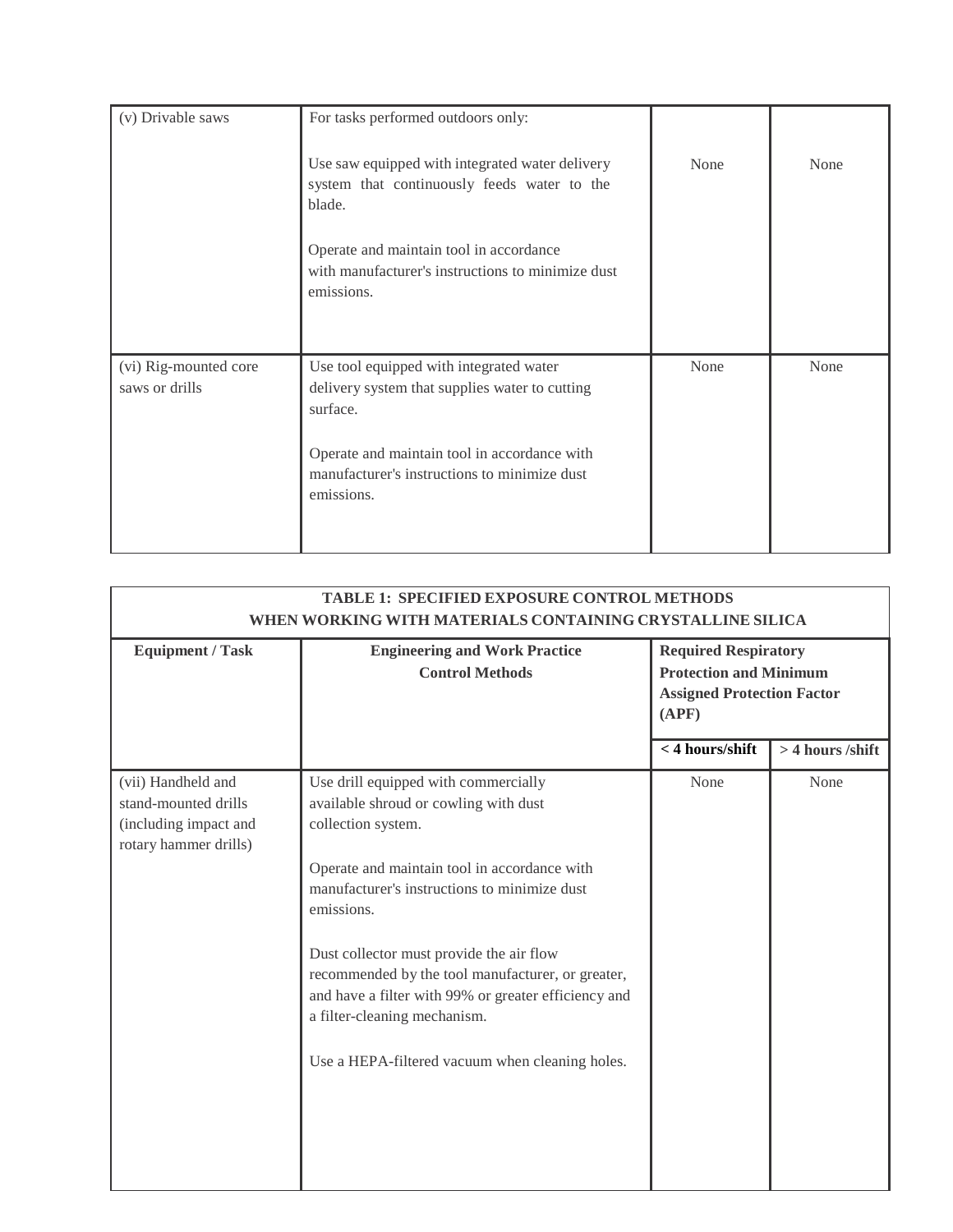| (viii) Dowel drilling | For tasks performed outdoors only:                                                                                                                                    |       |       |
|-----------------------|-----------------------------------------------------------------------------------------------------------------------------------------------------------------------|-------|-------|
| rigs for concrete     |                                                                                                                                                                       |       |       |
|                       | Use shroud around drill bit with a dust collection<br>system. Dust collector must have a filter with 99%<br>or greater efficiency and a filter-cleaning<br>mechanism. | APF10 | APF10 |
|                       | Use a HEPA-filtered vacuum when cleaning holes.                                                                                                                       |       |       |

| <b>TABLE 1: SPECIFIED EXPOSURE CONTROL METHODS</b><br>WHEN WORKING WITH MATERIALS CONTAINING CRYSTALLINE SILICA |                                                                                                                                                                                                 |                                                                                                            |                  |
|-----------------------------------------------------------------------------------------------------------------|-------------------------------------------------------------------------------------------------------------------------------------------------------------------------------------------------|------------------------------------------------------------------------------------------------------------|------------------|
| <b>Equipment / Task</b>                                                                                         | <b>Engineering and Work Practice</b><br><b>Control Methods</b>                                                                                                                                  | <b>Required Respiratory</b><br><b>Protection and Minimum</b><br><b>Assigned Protection Factor</b><br>(APF) |                  |
|                                                                                                                 |                                                                                                                                                                                                 | $<$ 4 hours/shift                                                                                          | > 4 hours /shift |
| (ix) Vehicle-mounted<br>drilling rigs for rock and<br>concrete                                                  | Use dust collection system with close<br>capture hood or shroud around drill bit with<br>a low-flow water spray to wet the dust at the<br>discharge point from the dust collector.<br><b>OR</b> | None                                                                                                       | None             |
|                                                                                                                 | Operate from within an enclosed cab and use<br>water for dust suppression on drill bit.                                                                                                         | None                                                                                                       | None             |

| <b>TABLE 1: SPECIFIED EXPOSURE CONTROL METHODS</b><br>WHEN WORKING WITH MATERIALS CONTAINING CRYSTALLINE SILICA |                                                                |                                                                                                                                                       |
|-----------------------------------------------------------------------------------------------------------------|----------------------------------------------------------------|-------------------------------------------------------------------------------------------------------------------------------------------------------|
| <b>Equipment / Task</b>                                                                                         | <b>Engineering and Work Practice</b><br><b>Control Methods</b> | <b>Required Respiratory</b><br><b>Protection and Minimum</b><br><b>Assigned Protection Factor</b><br>(APF)<br>$<$ 4 hours/shift<br>$>$ 4 hours /shift |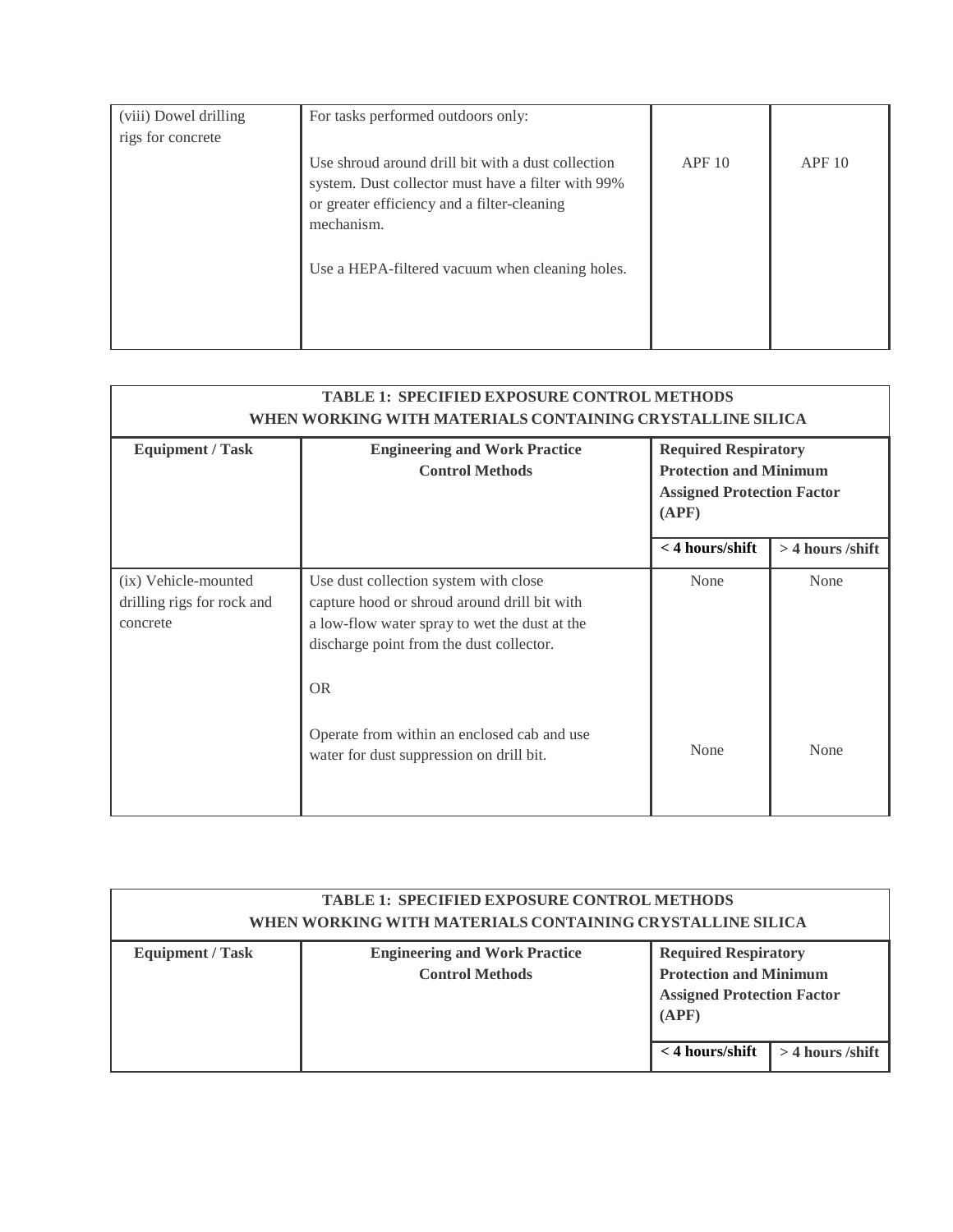| (x) Jackhammers and | Use tool with water delivery system that             |               |                   |
|---------------------|------------------------------------------------------|---------------|-------------------|
| handheld powered    | supplies a continuous stream or spray of water       |               |                   |
| chipping tools      | at the point of impact.                              |               |                   |
|                     |                                                      |               |                   |
|                     | When used outdoors.                                  |               |                   |
|                     |                                                      | None          | <b>APF 10</b>     |
|                     | When used indoors or in an enclosed area.            |               |                   |
|                     |                                                      | <b>APF 10</b> | <b>APF 10</b>     |
|                     | <b>OR</b>                                            |               |                   |
|                     |                                                      |               |                   |
|                     | Use tool equipped with commercially available        |               |                   |
|                     | shroud and dust collection system.                   |               |                   |
|                     |                                                      |               |                   |
|                     | Operate and maintain tool in accordance with         |               |                   |
|                     | manufacturer's instructions to minimize dust         |               |                   |
|                     | emissions.                                           |               |                   |
|                     |                                                      |               |                   |
|                     | Dust collector must provide the air flow             |               |                   |
|                     | recommended by the tool manufacturer, or greater,    |               |                   |
|                     | and have a filter with 99% or greater efficiency and |               |                   |
|                     | a filter-cleaning mechanism.                         |               |                   |
|                     |                                                      |               |                   |
|                     | When used outdoors.                                  |               |                   |
|                     |                                                      |               |                   |
|                     | When used indoors or in an enclosed area.            |               |                   |
|                     |                                                      |               |                   |
|                     |                                                      |               |                   |
|                     |                                                      | None          | APF <sub>10</sub> |
|                     |                                                      |               |                   |
|                     |                                                      | <b>APF 10</b> | <b>APF 10</b>     |
|                     |                                                      |               |                   |
|                     |                                                      |               |                   |
|                     |                                                      |               |                   |

|                         | <b>TABLE 1: SPECIFIED EXPOSURE CONTROL METHODS</b><br>WHEN WORKING WITH MATERIALS CONTAINING CRYSTALLINE SILICA |                                                                                                            |                                            |
|-------------------------|-----------------------------------------------------------------------------------------------------------------|------------------------------------------------------------------------------------------------------------|--------------------------------------------|
| <b>Equipment / Task</b> | <b>Engineering and Work Practice</b><br><b>Control Methods</b>                                                  | <b>Required Respiratory</b><br><b>Protection and Minimum</b><br><b>Assigned Protection Factor</b><br>(APF) |                                            |
|                         |                                                                                                                 |                                                                                                            | $\langle$ 4 hours/shift   > 4 hours /shift |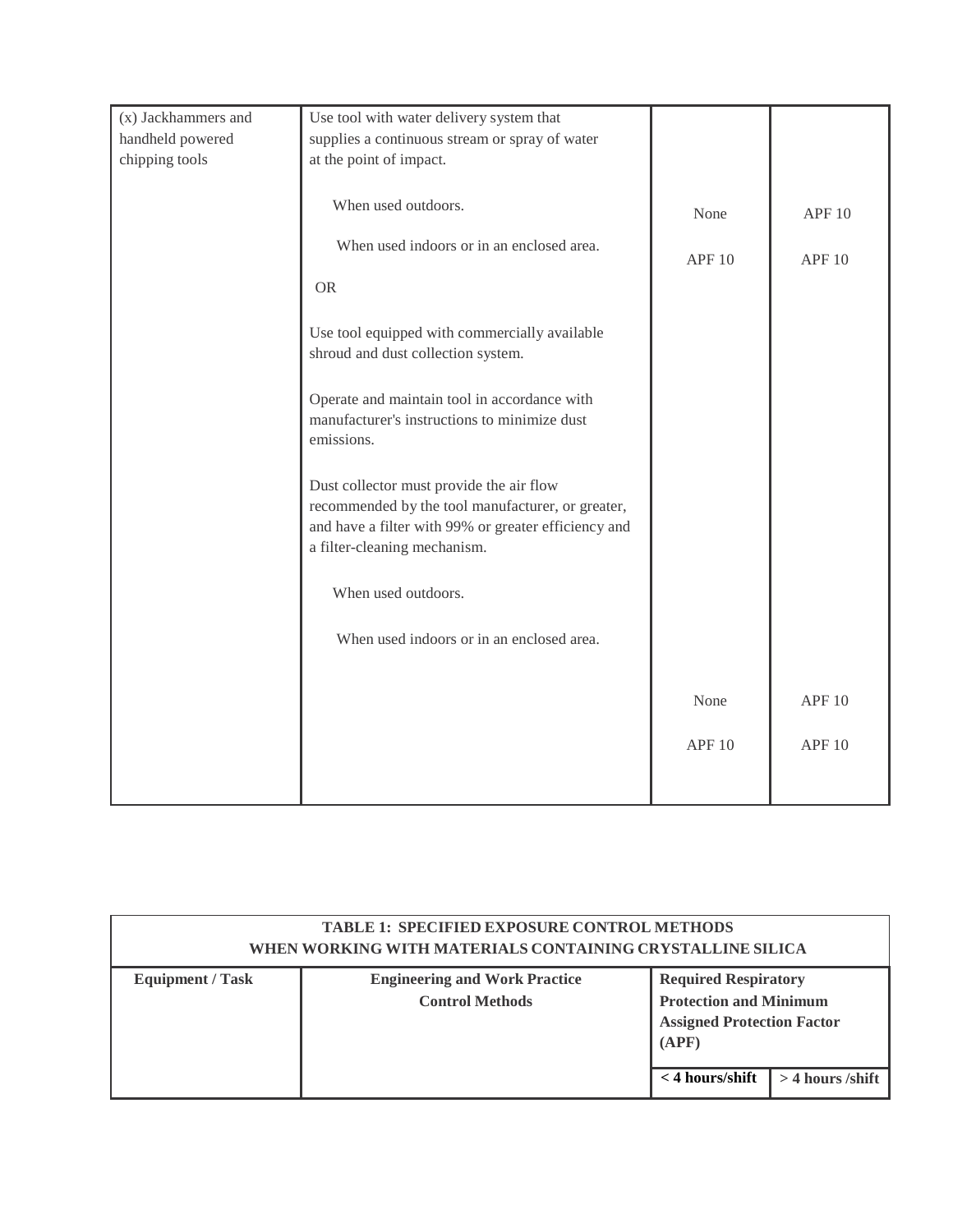| (xi) Handheld grinders        | Use grinder equipped with commercially                                                          | <b>APF 10</b> | <b>APF 25</b> |
|-------------------------------|-------------------------------------------------------------------------------------------------|---------------|---------------|
| for mortar removal            | available shroud and dust collection system.                                                    |               |               |
| ( <i>i.e.</i> , tuckpointing) |                                                                                                 |               |               |
|                               | Operate and maintain tool in accordance with                                                    |               |               |
|                               | manufacturer's instructions to minimize dust                                                    |               |               |
|                               | emissions.                                                                                      |               |               |
|                               |                                                                                                 |               |               |
|                               | Dust collector must provide 25 cubic feet per<br>minute (cfm) or greater of airflow per inch of |               |               |
|                               | wheel diameter and have a filter with 99% or                                                    |               |               |
|                               | greater efficiency and a cyclonic pre-separator or                                              |               |               |
|                               | filter-cleaning mechanism.                                                                      |               |               |
|                               |                                                                                                 |               |               |
|                               |                                                                                                 |               |               |
|                               |                                                                                                 |               |               |
| (xii) Handheld                | For tasks performed outdoors only:                                                              |               |               |
| grinders for uses other than  |                                                                                                 |               |               |
| mortar removal                | Use grinder equipped with integrated water delivery                                             | None          | None          |
|                               | system that continuously feeds water to the grinding                                            |               |               |
|                               | surface.                                                                                        |               |               |
|                               | Operate and maintain tool in accordance with                                                    |               |               |
|                               | manufacturer's instructions to minimize dust                                                    |               |               |
|                               | emissions.                                                                                      |               |               |
|                               |                                                                                                 |               |               |
|                               | <b>OR</b>                                                                                       |               |               |
|                               |                                                                                                 |               |               |
|                               |                                                                                                 |               |               |

|                         | <b>TABLE 1: SPECIFIED EXPOSURE CONTROL METHODS</b><br>WHEN WORKING WITH MATERIALS CONTAINING CRYSTALLINE SILICA |                                                                                                                                 |                    |
|-------------------------|-----------------------------------------------------------------------------------------------------------------|---------------------------------------------------------------------------------------------------------------------------------|--------------------|
| <b>Equipment / Task</b> | <b>Engineering and Work Practice</b><br><b>Control Methods</b>                                                  | <b>Required Respiratory</b><br><b>Protection and Minimum</b><br><b>Assigned Protection Factor</b><br>(APF)<br>$<$ 4 hours/shift | $>$ 4 hours /shift |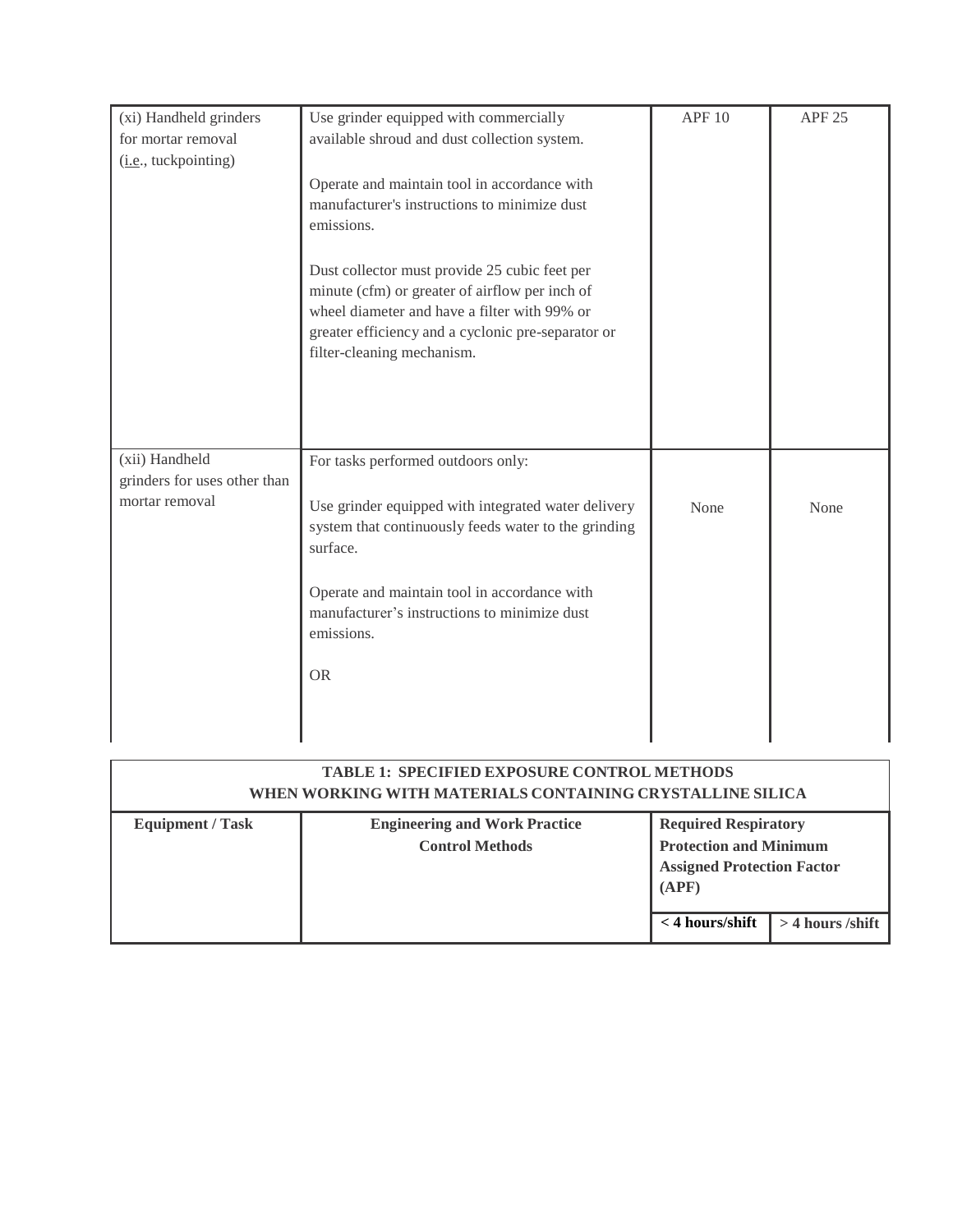| Use grinder equipped with commercially<br>available shroud and dust collection system.                                                                                                                                              |      |       |
|-------------------------------------------------------------------------------------------------------------------------------------------------------------------------------------------------------------------------------------|------|-------|
| Operate and maintain tool in accordance with<br>manufacturer's instructions to minimize dust<br>emissions.                                                                                                                          |      |       |
| Dust collector must provide 25 cubic feet per<br>minute (cfm) or greater of airflow per inch of<br>wheel diameter and have a filter with 99% or<br>greater efficiency and a cyclonic pre-separator or<br>filter-cleaning mechanism. |      |       |
| When used outdoors.                                                                                                                                                                                                                 |      |       |
| When used indoors or in an enclosed area.                                                                                                                                                                                           | None | None  |
|                                                                                                                                                                                                                                     | None | APF10 |
|                                                                                                                                                                                                                                     |      |       |

| <b>TABLE 1: SPECIFIED EXPOSURE CONTROL METHODS</b><br>WHEN WORKING WITH MATERIALS CONTAINING CRYSTALLINE SILICA |                                                                |                            |                                                                                                                         |  |
|-----------------------------------------------------------------------------------------------------------------|----------------------------------------------------------------|----------------------------|-------------------------------------------------------------------------------------------------------------------------|--|
| <b>Equipment / Task</b>                                                                                         | <b>Engineering and Work Practice</b><br><b>Control Methods</b> | (APF)<br>$<$ 4 hours/shift | <b>Required Respiratory</b><br><b>Protection and Minimum</b><br><b>Assigned Protection Factor</b><br>$>$ 4 hours /shift |  |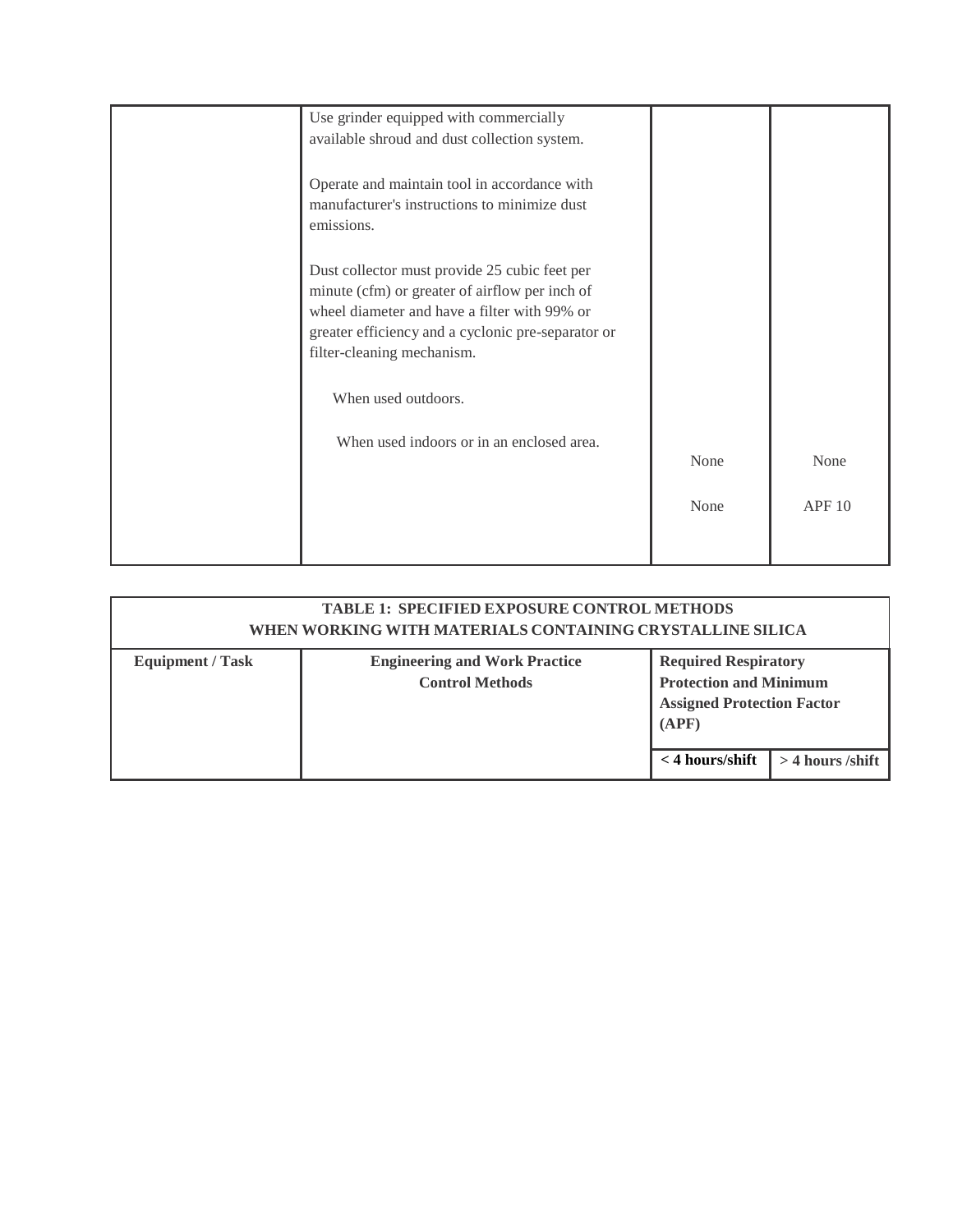| (xiii) Walk-behind<br>milling machines and<br>floor grinders | Use machine equipped with integratedwater delivery<br>system that continuously feeds water to the cutting<br>surface.<br>Operate and maintain tool in accordance with<br>manufacturer's instructions to minimize dust<br>emissions.<br><b>OR</b> | None | None |
|--------------------------------------------------------------|--------------------------------------------------------------------------------------------------------------------------------------------------------------------------------------------------------------------------------------------------|------|------|
|                                                              | Use machine equipped with dust collection system<br>recommended by the manufacturer.<br>Operate and maintain tool in accordance with<br>manufacturer's instructions to minimize dust<br>emissions.                                               | None | None |
|                                                              | Dust collector must provide the air flow<br>recommended by the manufacturer, or greater,<br>and have a filter with 99% or greater efficiency<br>and a filter-cleaning mechanism.<br>When used indoors or in an enclosed area, use a              |      |      |
|                                                              | HEPA-filtered vacuum to remove loose dust in<br>between passes.                                                                                                                                                                                  |      |      |

| <b>TABLE 1: SPECIFIED EXPOSURE CONTROL METHODS</b><br>WHEN WORKING WITH MATERIALS CONTAINING CRYSTALLINE SILICA |                                                                                                                                                                                                 |                                                                                                            |                    |
|-----------------------------------------------------------------------------------------------------------------|-------------------------------------------------------------------------------------------------------------------------------------------------------------------------------------------------|------------------------------------------------------------------------------------------------------------|--------------------|
| <b>Equipment / Task</b>                                                                                         | <b>Engineering and Work Practice</b><br><b>Control Methods</b>                                                                                                                                  | <b>Required Respiratory</b><br><b>Protection and Minimum</b><br><b>Assigned Protection Factor</b><br>(APF) |                    |
|                                                                                                                 |                                                                                                                                                                                                 | $<$ 4 hours/shift                                                                                          | $>$ 4 hours /shift |
| (xiv) Small drivable<br>milling machines (less than<br>half-lane)                                               | Use a machine equipped with supplemental water<br>sprays designed to suppress dust. Water must be<br>combined with a surfactant.<br>Operate and maintain machine to minimize dust<br>emissions. | None                                                                                                       | None               |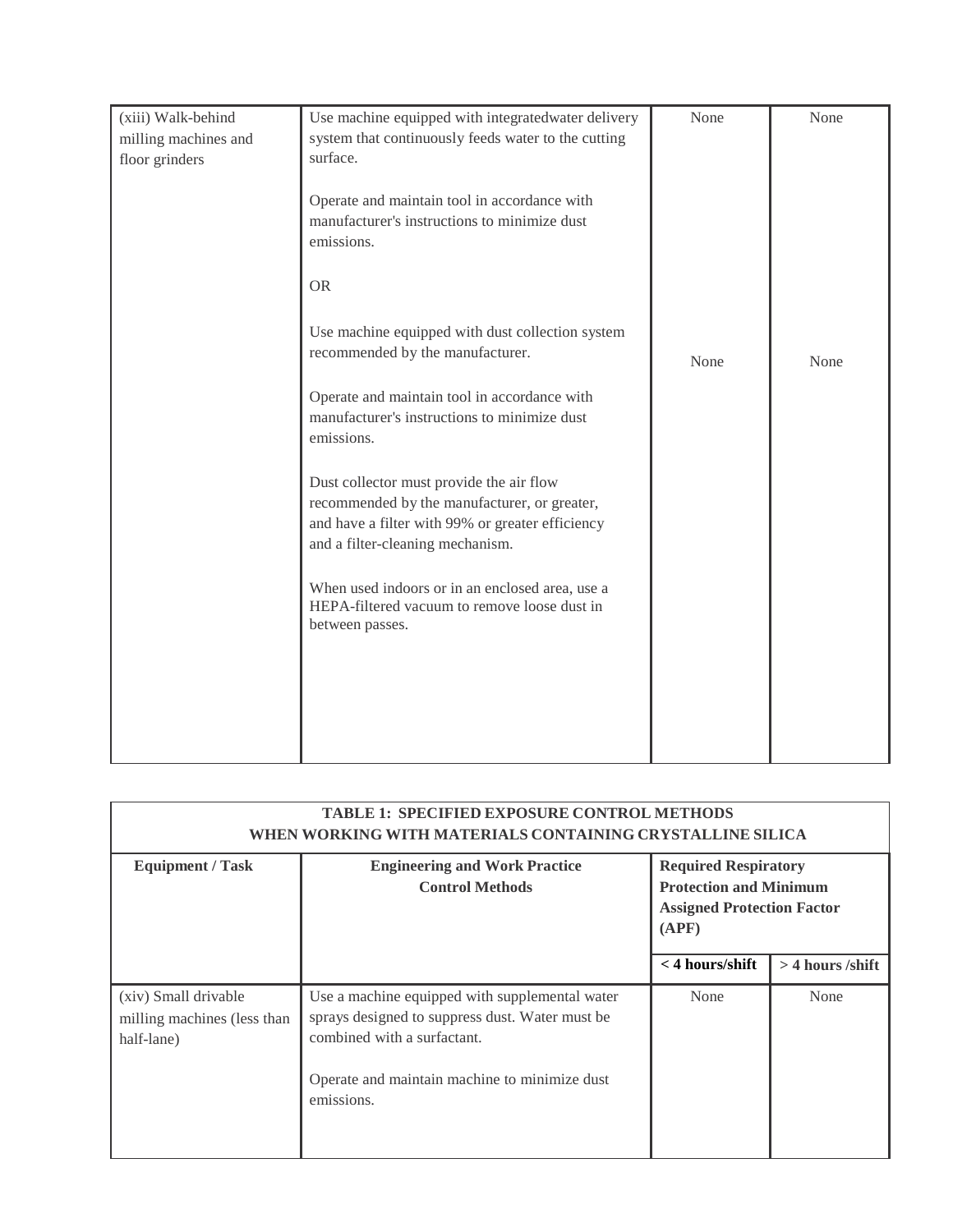| <b>TABLE 1: SPECIFIED EXPOSURE CONTROL METHODS</b><br>WHEN WORKING WITH MATERIALS CONTAINING CRYSTALLINE SILICA |                                                                                                                                                                                  |                                                                                                            |                  |
|-----------------------------------------------------------------------------------------------------------------|----------------------------------------------------------------------------------------------------------------------------------------------------------------------------------|------------------------------------------------------------------------------------------------------------|------------------|
| <b>Equipment / Task</b>                                                                                         | <b>Engineering and Work Practice</b><br><b>Control Methods</b>                                                                                                                   | <b>Required Respiratory</b><br><b>Protection and Minimum</b><br><b>Assigned Protection Factor</b><br>(APF) |                  |
|                                                                                                                 |                                                                                                                                                                                  | $<$ 4 hours/shift                                                                                          | > 4 hours /shift |
| (xv) Large drivable<br>milling machines<br>(half-lane and larger)                                               | For cuts of any depth on asphalt only:<br>Use machine equipped with exhaust<br>ventilation on drum enclosure and<br>supplemental water sprays designed to<br>suppress dust.      | None                                                                                                       | None             |
|                                                                                                                 | Operate and maintain machine to minimize dust<br>emissions.                                                                                                                      |                                                                                                            |                  |
|                                                                                                                 | For cuts of four inches in depth or less on any<br>substrate:                                                                                                                    |                                                                                                            |                  |
|                                                                                                                 | Use machine equipped with exhaust<br>ventilation on drum enclosure and<br>supplemental water sprays designed to<br>suppress dust.                                                | None                                                                                                       | None             |
|                                                                                                                 | Operate and maintain machine to minimize dust<br>emissions.                                                                                                                      |                                                                                                            |                  |
|                                                                                                                 | <b>OR</b>                                                                                                                                                                        |                                                                                                            |                  |
|                                                                                                                 | Use a machine equipped with supplemental water<br>spray designed to suppress dust. Water must be<br>combined with a surfactant.<br>Operate and maintain machine to minimize dust | None                                                                                                       | None             |
|                                                                                                                 | emissions.                                                                                                                                                                       |                                                                                                            |                  |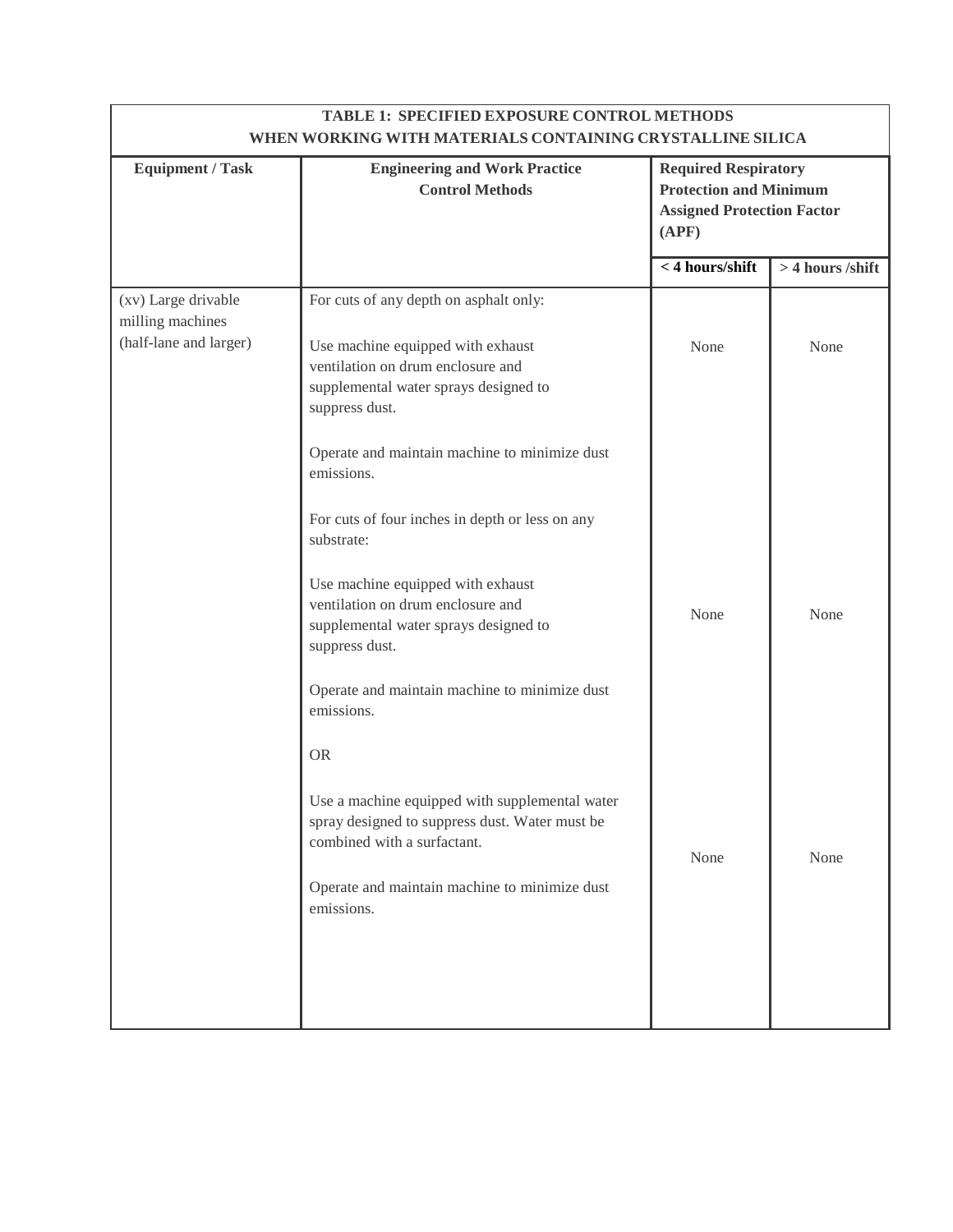| <b>TABLE 1: SPECIFIED EXPOSURE CONTROL METHODS</b><br>WHEN WORKING WITH MATERIALS CONTAINING CRYSTALLINE SILICA                                                       |                                                                                                                                                                                                                                                                                                                                                                                                                                                                                 |                                                                                                            |                  |
|-----------------------------------------------------------------------------------------------------------------------------------------------------------------------|---------------------------------------------------------------------------------------------------------------------------------------------------------------------------------------------------------------------------------------------------------------------------------------------------------------------------------------------------------------------------------------------------------------------------------------------------------------------------------|------------------------------------------------------------------------------------------------------------|------------------|
| <b>Equipment / Task</b>                                                                                                                                               | <b>Engineering and Work Practice</b><br><b>Control Methods</b>                                                                                                                                                                                                                                                                                                                                                                                                                  | <b>Required Respiratory</b><br><b>Protection and Minimum</b><br><b>Assigned Protection Factor</b><br>(APF) |                  |
|                                                                                                                                                                       |                                                                                                                                                                                                                                                                                                                                                                                                                                                                                 | < 4 hours/shift                                                                                            | > 4 hours /shift |
| (xvi) Crushing<br>machines                                                                                                                                            | Use equipment designed to deliver water spray or mist<br>for dust suppression at crusher and other points where<br>dust is generated (e.g., hoppers, conveyers,<br>sieves/sizing or vibrating components, and discharge<br>points).<br>Operate and maintain machine in accordance with<br>manufacturer's instructions to minimize dust<br>emissions.<br>Use a ventilated booth that provides fresh, climate-<br>controlled air to the operator, or a remote control<br>station. | None                                                                                                       | None             |
| (xvii) Heavy<br>equipment and utility<br>vehicles used to abrade or                                                                                                   | Operate equipment from within an enclosed cab.<br>When employees outside of the cab are engaged in                                                                                                                                                                                                                                                                                                                                                                              | None                                                                                                       | None             |
| fracture silica-containing<br>materials (e.g., hoe-<br>ramming, rock ripping)<br>or used during<br>demolition activities<br>involving silica-<br>containing materials | the task, apply water and/or dust suppressants as<br>necessary to minimize dust emissions.                                                                                                                                                                                                                                                                                                                                                                                      | None                                                                                                       | None             |